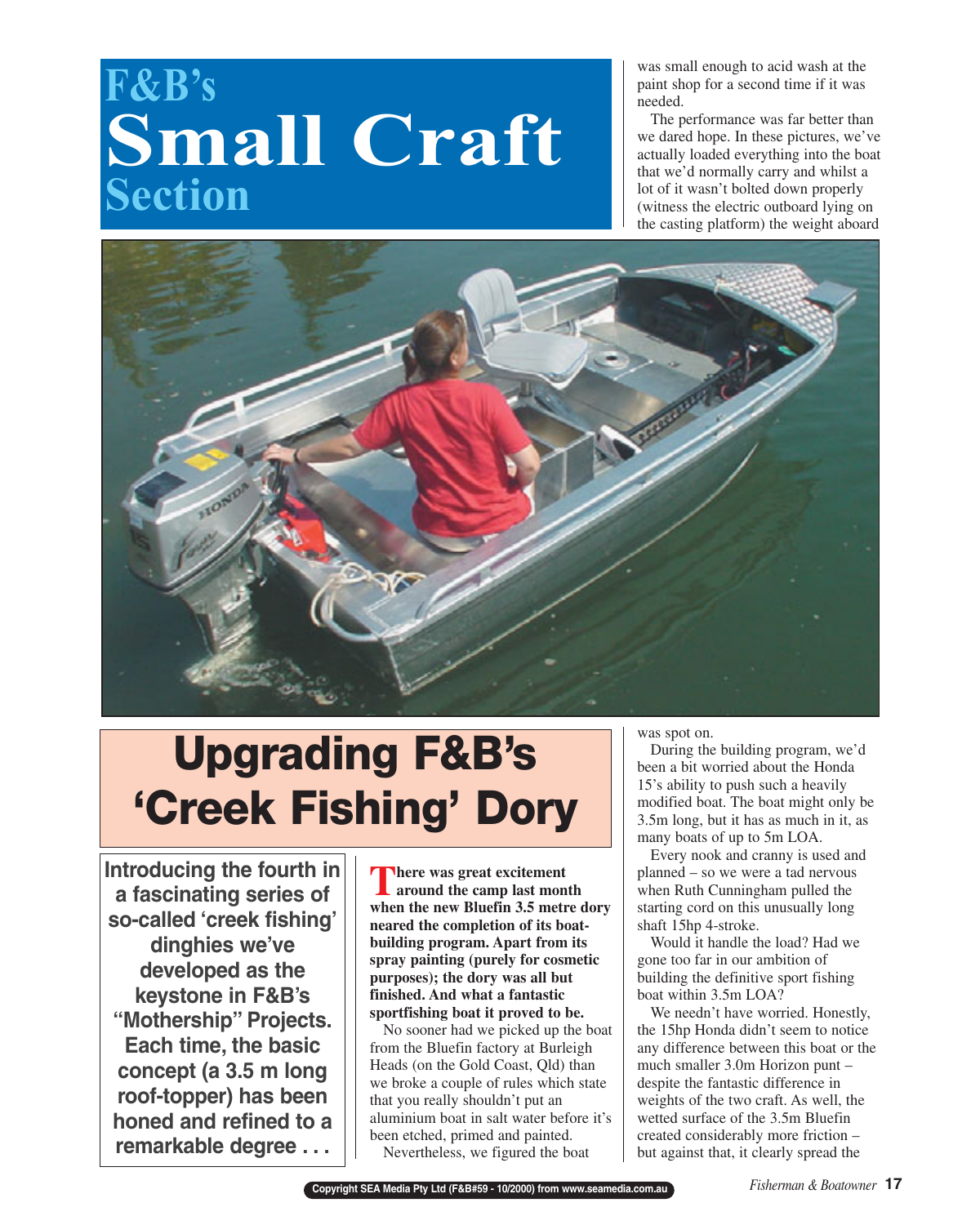

**The Bluefin 3.5 is yet another fine example of how an entry level tinnie can be so easily developed into a red hot fishing platform. This boat easily fulfilled the fit-out specs listed below. Note unusual 20" transom and foam filled side decks.** 

displacement over a wider planing area, too.

With both of us, camera equipment and fishing tackle onboard, the little rig roared across the measured course to log a sensational 19.4 knots top speed, whilst cruising very sweetly indeed at around 14-15 knots. Being such a heavy little beast, the ride was remarkably modulated, without the hollow banging that you so often find in small tinnies like this.

But this is where the 2.5m aluminium pressed bottom really made its presence felt. Because it is such a strong, stiff and heavy bottom, the shape of the Bluefin worked particularly well in the estuary, producing an extremely soft ride for a boat of this length.

Obviously, the boat is going to ride harder than a big Signature or deep vee platey. But if we compare Jonathon apples with Granny Smiths (or to put it another way, if we compare this boat to a standard sort of light weight, 3.4 m tinnie from any of the big pressed factories such as Quintrex, Ally Craft, Savage, etc), then this particular Bluefin 3.5 has a markedly softer and more comfortable ride.

Test day was too flat to talk about its performance in rough water. However,

with the 20" transom (it backs up like a treat!) the deep, hire boat style floatation thwarts, and a collar of foam around the top under the side decks, this is unquestionably one of the safest small boats of it kind thus far produced in Australia.

*Time Out: Remember here that foam is funny stuff – where you put it and how it is positioned is almost as important as having it in the first place. What we've tried to do with the Bluefin 3.5, is to create a "collar" right around the top of the boat so even if it's filled up with water, it will still float in a strongly upright position.*

On the calculations we've made, we reckon it will support around 300kg – so as a survival platform it would be a beauty, providing the writer stayed out with the crocs whilst Ruth will hopefully fend off said crocs from inside the boat with the oar. Damn, wish I hadn't written that . . .

**Fitting Out:** The Bluefin team, comprising Allan, Darryl, Marg and Samantha, worked really hard to put this boat together with our comprehensive list of special requirements. Because so many readers are interested in these features, we've published the working list we provided

to Bluefin, summarising all the features we wanted in the boat. As you'll read, it is extremely comprehensive.

With all the metal work complete as per our list, all that is left to do is the installation of the manual live bait tank pump, a couple of drain hoses, and your personal effects.

Whether the boat is painted is a matter of personal choice – obviously it looks better, but then it is completely unnecessary if it is being kept out of the water.

#### **(Oh, no !) . . . Our Cock-up**

Unbelievably, we stuffed up a critical measurement in the creation of this craft, and ordered the boat with a beam of 1.6 m which should have been, with hindsight, 1.45 m. Further, it had to stay under 125 kg, although this was a desirable, as distinct from mandatory, figure.

The difference doesn't sound like much, but when this boat has to fit under the targa on the roof of the Cairns Custom Craft and the whole damn project swings around the ease with which we can launch and retrieve this dory, it was an appalling blunder on our (my!)part.

It occurred because yours truly didn't allow for the taper of the targa